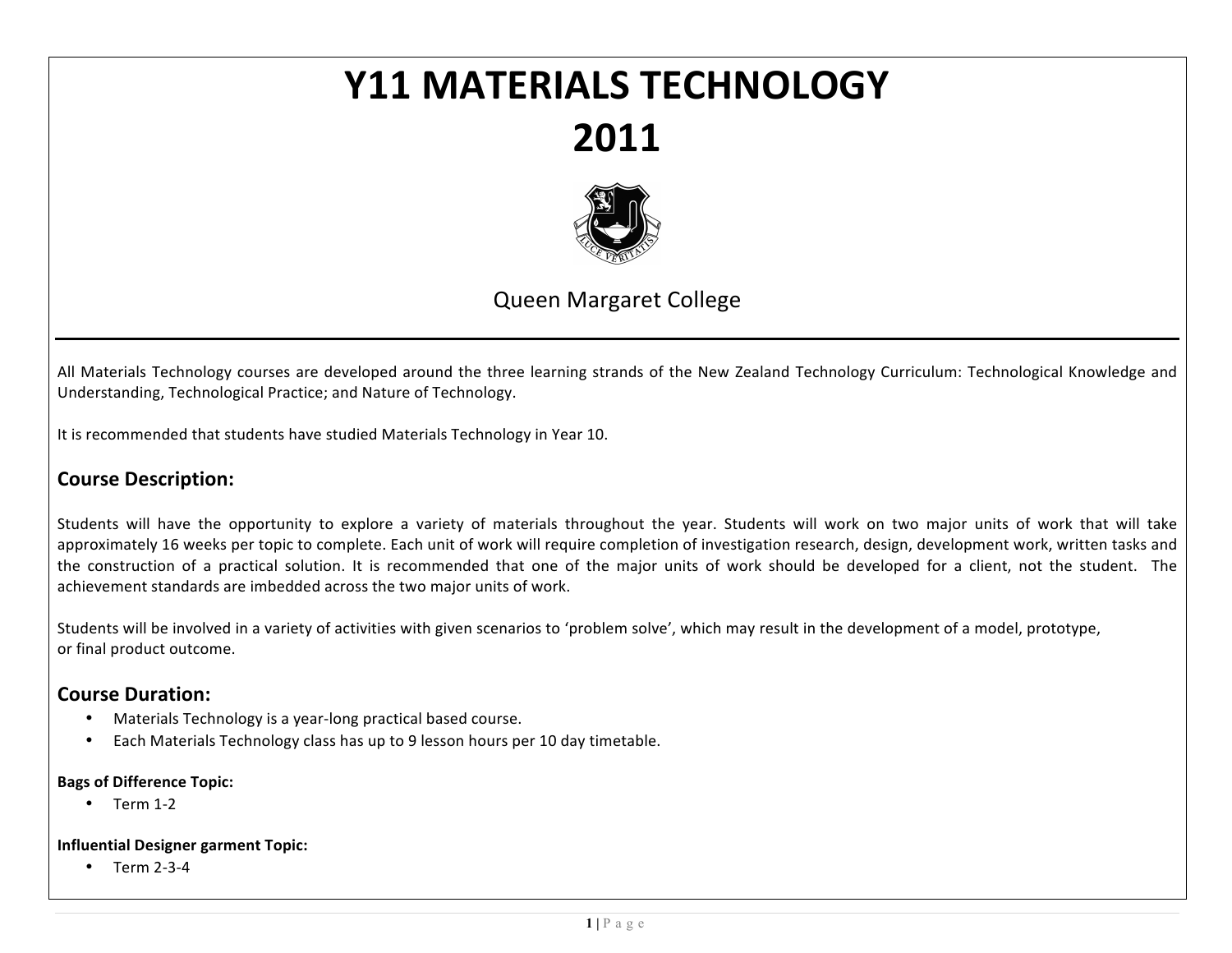# **Achievement/Learning#Objectives:**

| <b>BRIEF DEVELOPMENT</b>            | Students will:                                                                                                                                                                                                                                                                                                                                                                                                                                                                                                         |
|-------------------------------------|------------------------------------------------------------------------------------------------------------------------------------------------------------------------------------------------------------------------------------------------------------------------------------------------------------------------------------------------------------------------------------------------------------------------------------------------------------------------------------------------------------------------|
|                                     | Justify the nature of an intended outcome in relation to the need or opportunity and justify specifications in terms of key<br>stakeholder feedback and wider community consideration                                                                                                                                                                                                                                                                                                                                  |
| <b>OUTCOME DEVELOPMENT AND</b>      | Students will:                                                                                                                                                                                                                                                                                                                                                                                                                                                                                                         |
| <b>EVALUATION</b>                   | Critically analyse their own and others' outcomes to inform the development of ideas for feasible outcomes (conceptual design<br>and prototype). Undertake ongoing experimentation and functional modelling, taking account of stakeholder feedback and<br>trialling in the physical and social environments. Use the information gained to select, justify, and develop a final outcome.<br>Evaluate this outcome's fitness for purpose against the brief and justify the evaluation using feedback from stakeholders |
| <b>TECHNOLOGICAL PRODUCTS</b>       | Students will:                                                                                                                                                                                                                                                                                                                                                                                                                                                                                                         |
|                                     | Understand how materials are formed, manipulated, and transformed in different ways, depending on their properties, and<br>understand the role of material evaluation in determining suitability for use in product development.                                                                                                                                                                                                                                                                                       |
| <b>CHARACTERISTICS OF</b>           | Students will:                                                                                                                                                                                                                                                                                                                                                                                                                                                                                                         |
| <b>TECHNOLOGICAL OUTCOMES</b>       | Understand that some Technological Outcomes can be perceived as both product and system. Understand how these<br>outcomes impact on other outcomes and practices and on people's views of themselves and possible futures.                                                                                                                                                                                                                                                                                             |
| <b>VISUAL COMMUNICATION</b>         | Students will:                                                                                                                                                                                                                                                                                                                                                                                                                                                                                                         |
|                                     | Demonstrate understanding of and skills in fundamental visual communication techniques                                                                                                                                                                                                                                                                                                                                                                                                                                 |
| <b>CONSTRUCT A TEXTILES PRODUCT</b> | Students will:                                                                                                                                                                                                                                                                                                                                                                                                                                                                                                         |
|                                     | Implement basic procedures to make a textiles product                                                                                                                                                                                                                                                                                                                                                                                                                                                                  |
| $\blacksquare$                      |                                                                                                                                                                                                                                                                                                                                                                                                                                                                                                                        |

### **Topic#One:** 'Bags of Difference'

Students will develop and construct a bag / storage item for a specific client's needs.

Students will have the opportunity to work with a client to develop a prototype bag outcome that meets the client needs. They will learn how to create their own patterns, how to develop a construction sequence, through testing and practical activities develop confidence and competence with practical equipment, and investigate and apply practical techniques and processes related to bag construction. Students will be taught a variety of freehand drawing techniques and through practical application develop their design skills. They will develop understandings about the importance of ongoing client and stakeholder consultation, and the importance of analysing and selecting appropriate materials, techniques, and processes for bag development and construction.

This is the major topic of the two units of work. Several assessment standards are imbedded into this unit of work. Assessments are spaced out over the topic and will occur at appropriate times.

The conceptual design work from this unit of work is submitted for external assessment –where the student's design ability and freehand sketching skills and annotation techniques will be assessed.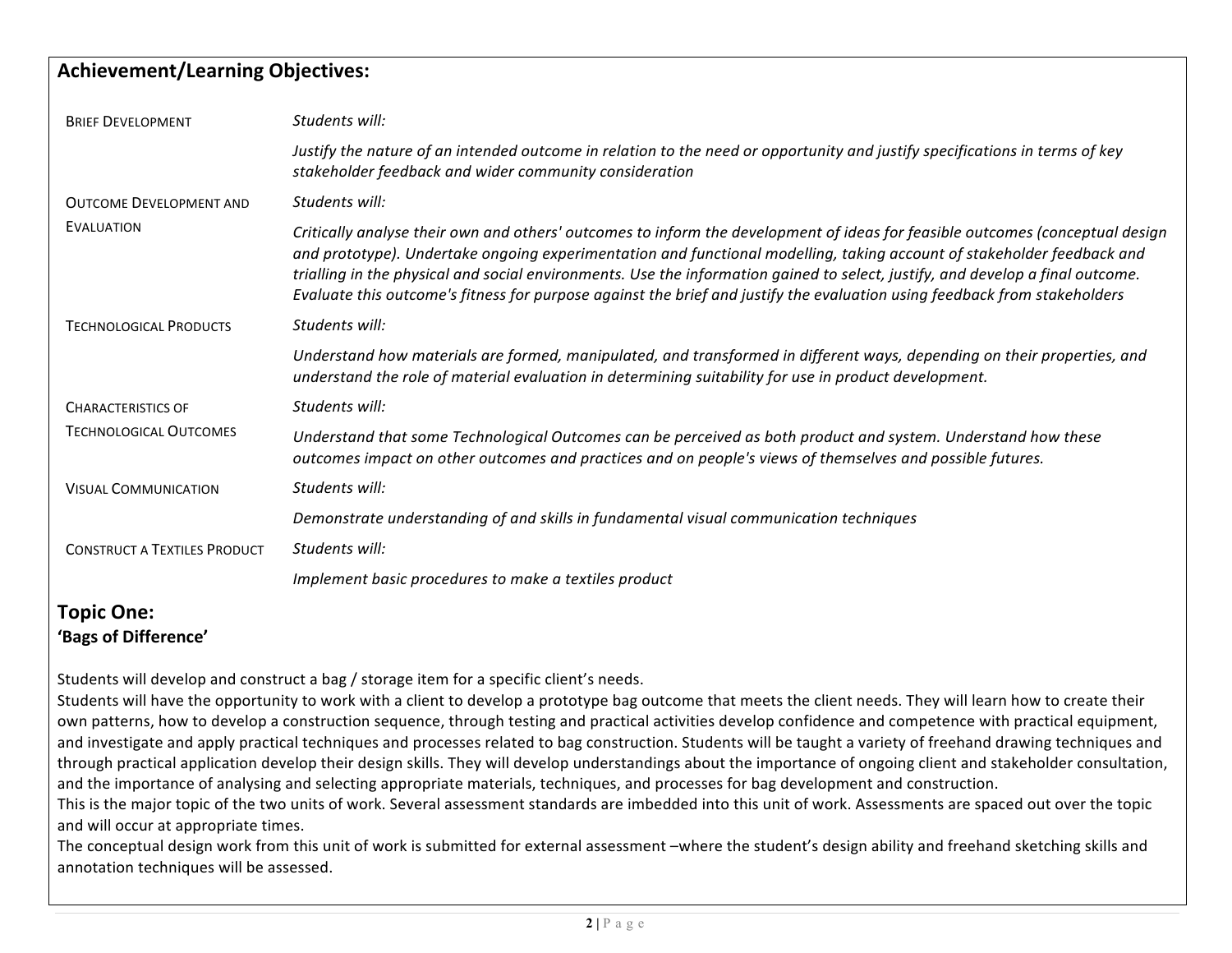# **Topic#Two:** 'Influential Designer Garment'

Students will develop and construct a garment suitable for a specific occasion, for a specific client.

This assessment requires students to look at the work of a client-selected Fashion Designer and use elements of the chosen designer's design style, techniques, and 'look' in the garment produced. The influence of the fashion designer must be obvious in the final outcome and be explained and justified by the student. Students will revise skills in interpreting commercial patterns and pattern symbols / language, modify an existing pattern or create their own in the development of an original garment design to meet the client specifications. Fabric testing, sample making and following construction sequences are a focus of this unit. Construction techniques will be taught as required for the individual student pattern requirements.

Several assessment standards are imbedded into this unit of work. Assessments are spaced out over the topic and will occur at appropriate times.

The conceptual design work from this unit of work is submitted for external assessment –where the student's design ability and freehand sketching skills and annotation techniques will be assessed.

|  | <b>Bags of Difference Topic</b> |  |
|--|---------------------------------|--|
|--|---------------------------------|--|

**Y11 Materials Technology - Unit Planner 2011 Term 1-2** 

**Unit Objectives / Learning outcomes – students will:** 

- Select and use appropriate resources through informed testing, trialing and evaluation.
- Develop an understanding of the important of functional modeling (mock-ups, materials selection, testing, techniques, sketching……)
- Develop a self-designed bag mock-up and final pattern. Become competent in handling patternmaking equipment.
- Develop competent skills in freehand sketching and rendering.
- Develop a brief and specifications for a specific client.
- Utilize a range of planning techniques to help manage time and resources.
- Examine existing solutions and analyse these for function, improvement, feature identification.
- Undertake a range of self-reflection practices.
- Develop an understanding of ergonomics and apply this to own outcome development.
- Develop practical skills competency Y11 practical skills / basic procedures and developing skills in construction techniques and processes.
- Create own construction sequence in discussion with teacher.
- Produce a self-constructed final outcome.
- Implement the outcome in consultation with the client and provide photographic evidence of testing.
- Carry out a comprehensive evaluation process.

### **Assessment#Standards**

- AS91047 (1.4) V1 Undertake development to make a prototype to address a brief 6 credits Level 1: Internal
- AS91058 (1.21) V1 Implement basic procedures using textile material to make a specified product 6 credits Level 1: Internal
- AS91063 (1.30) V1 Produce freehand sketches that communicate design ideas 3 credits Level 1: External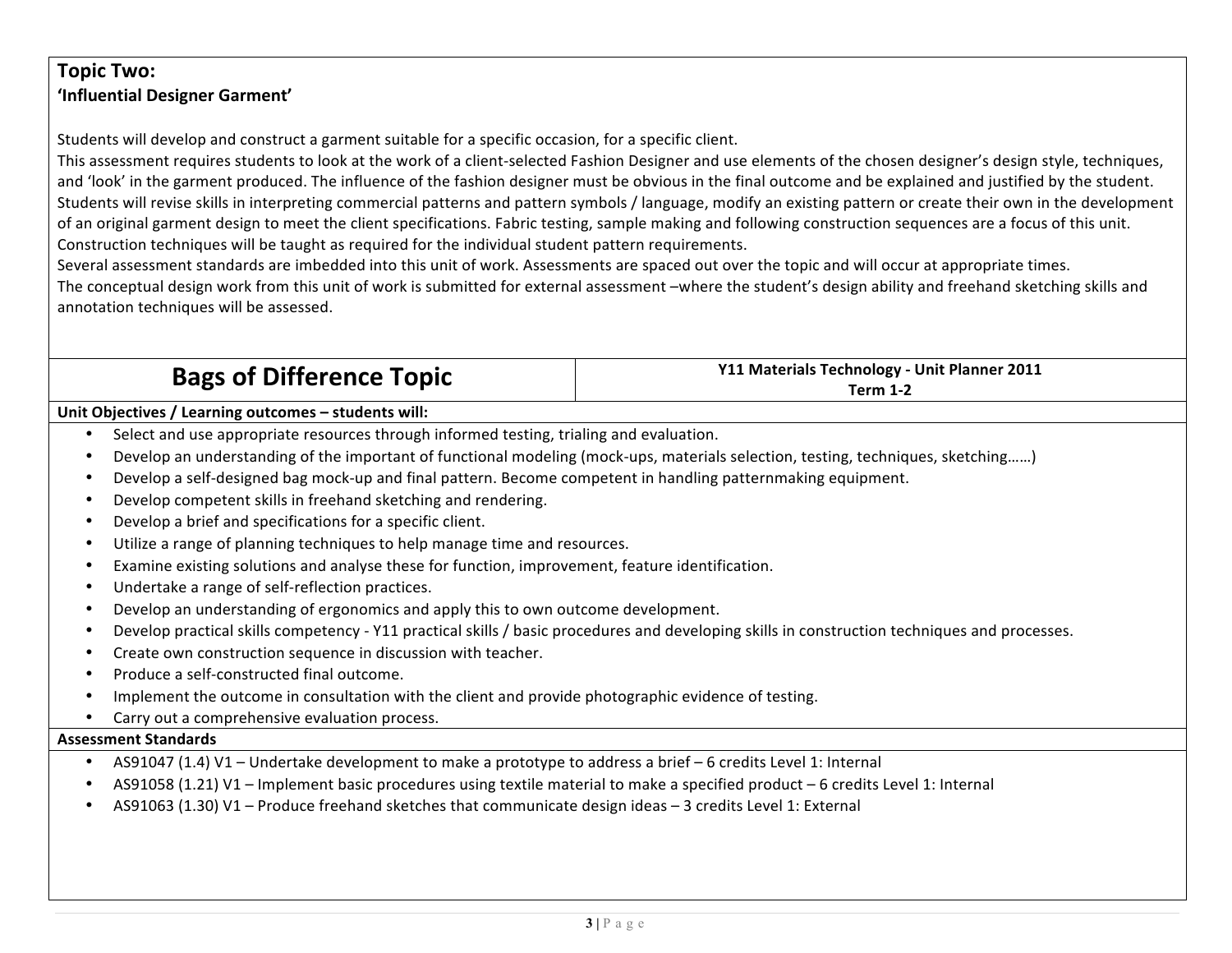| <b>Competencies</b>                                                                                                                                                                                                                                                                                                                                                                                                                                                                                                                                                                                                                                             | <b>Values</b>                                                                                                                                                                                                                                                                                                                                                                                                                                                                                                                                                                                                                                                                                                                                                                                                                                                                                                                               |                                                                                                                                                                                      |  |
|-----------------------------------------------------------------------------------------------------------------------------------------------------------------------------------------------------------------------------------------------------------------------------------------------------------------------------------------------------------------------------------------------------------------------------------------------------------------------------------------------------------------------------------------------------------------------------------------------------------------------------------------------------------------|---------------------------------------------------------------------------------------------------------------------------------------------------------------------------------------------------------------------------------------------------------------------------------------------------------------------------------------------------------------------------------------------------------------------------------------------------------------------------------------------------------------------------------------------------------------------------------------------------------------------------------------------------------------------------------------------------------------------------------------------------------------------------------------------------------------------------------------------------------------------------------------------------------------------------------------------|--------------------------------------------------------------------------------------------------------------------------------------------------------------------------------------|--|
| <b>Thinking</b><br>Critical and reflective, decision making with justification,<br>originality and creativity in design, problem solving.<br>Using language, symbols and texts<br>Following pattern instructions and symbols.<br><b>Managing self</b><br>Time management, resource preparation and purchase, meeting<br>$\bullet$<br>deadlines and milestones, following instructions.<br><b>Relating to others</b><br>Sharing equipment, consultation with client and stakeholders.<br><b>Participating and contributing</b><br>Sharing ideas and progress, participation in class testing and<br>sample making, active work in class and practical workshops. | <b>Excellence</b> - by aiming high and by persevering in the face of difficulties.<br>Producing quality practical outcomes. Persevering with pattern and<br>construction complexities.<br>Innovation, inquiry and curiosity - by thinking critically, creatively and reflectively.<br>Producing original design concepts, weekly reflection practice.<br>$\bullet$<br>Diversity - as found in our different cultures, languages, and heritages.<br>Meeting the brief specifications and needs of a client.<br>$\bullet$<br><b>Equity</b> - through fairness and social justice.<br>Respecting others - ideas, designs, skills, equipment, physical space.<br>Community and participation - for the common good.<br>Participates in all set activities.<br>Integrity - which involves being honest, responsible, accountable and acting<br>ethically.<br>Meets the set budget, adheres to copyright law, originality in design.<br>$\bullet$ |                                                                                                                                                                                      |  |
| Technology Strands - Achievement Objectives                                                                                                                                                                                                                                                                                                                                                                                                                                                                                                                                                                                                                     | <b>Assessment Opportunities</b>                                                                                                                                                                                                                                                                                                                                                                                                                                                                                                                                                                                                                                                                                                                                                                                                                                                                                                             | <b>Subject Links</b>                                                                                                                                                                 |  |
| Level 4-5-6<br>Technological Practice - Outcome development and Evaluation<br>Students will be able to:<br>Generate design ideas that are informed by research and analysis<br>of existing outcomes.<br>Undertake functional modeling to develop design ideas into a<br>conceptual design that addresses the specifications.<br>Evaluate suitability of materials/components, based on their<br>$\bullet$<br>performance properties, to select those appropriate for use in the<br>production of a feasible outcome.                                                                                                                                            | Self:<br>Weekly reflection<br>Final evaluation<br>Formative:<br>Mock-ups<br>Brief development<br>Design concepts<br>Research<br>Summative:                                                                                                                                                                                                                                                                                                                                                                                                                                                                                                                                                                                                                                                                                                                                                                                                  | Art<br>$\bullet$<br>Graphics<br><b>Mathematics</b><br>Science<br><b>Community Links</b><br>Ergonomics expert - link to 'The<br>futures channel' website -<br>Designing the Backpack. |  |
| Produce and trial a prototype of the outcome.<br>$\bullet$                                                                                                                                                                                                                                                                                                                                                                                                                                                                                                                                                                                                      | Completed visual diary                                                                                                                                                                                                                                                                                                                                                                                                                                                                                                                                                                                                                                                                                                                                                                                                                                                                                                                      | <b>Resources</b>                                                                                                                                                                     |  |
| Evaluate the fitness for purpose of the final outcome against the<br>specifications.<br>Technological Knowledge - Technological Products<br>Students will be able to:<br>Explain the link between specifications of a product and the<br>selection of suitable materials for its construction.<br>Nature of Technology - Characteristics of Technological Outcomes<br>Students will be able to:<br>Evaluate past technological outcomes in the light of experiences<br>subsequent to their development and/or contemporary<br>understandings (Topic focus - 'Ergonomics').                                                                                      | Completed outcome<br>Final design sketches<br>Final evaluation                                                                                                                                                                                                                                                                                                                                                                                                                                                                                                                                                                                                                                                                                                                                                                                                                                                                              | Patternmaking equipment<br>Teacher topic ring-binder<br>Sewing equipment<br>Powerpoint - Freehand<br>sketching / and / Analysing Bags<br>DVD - Ergonomics<br><b>Existing bags</b>    |  |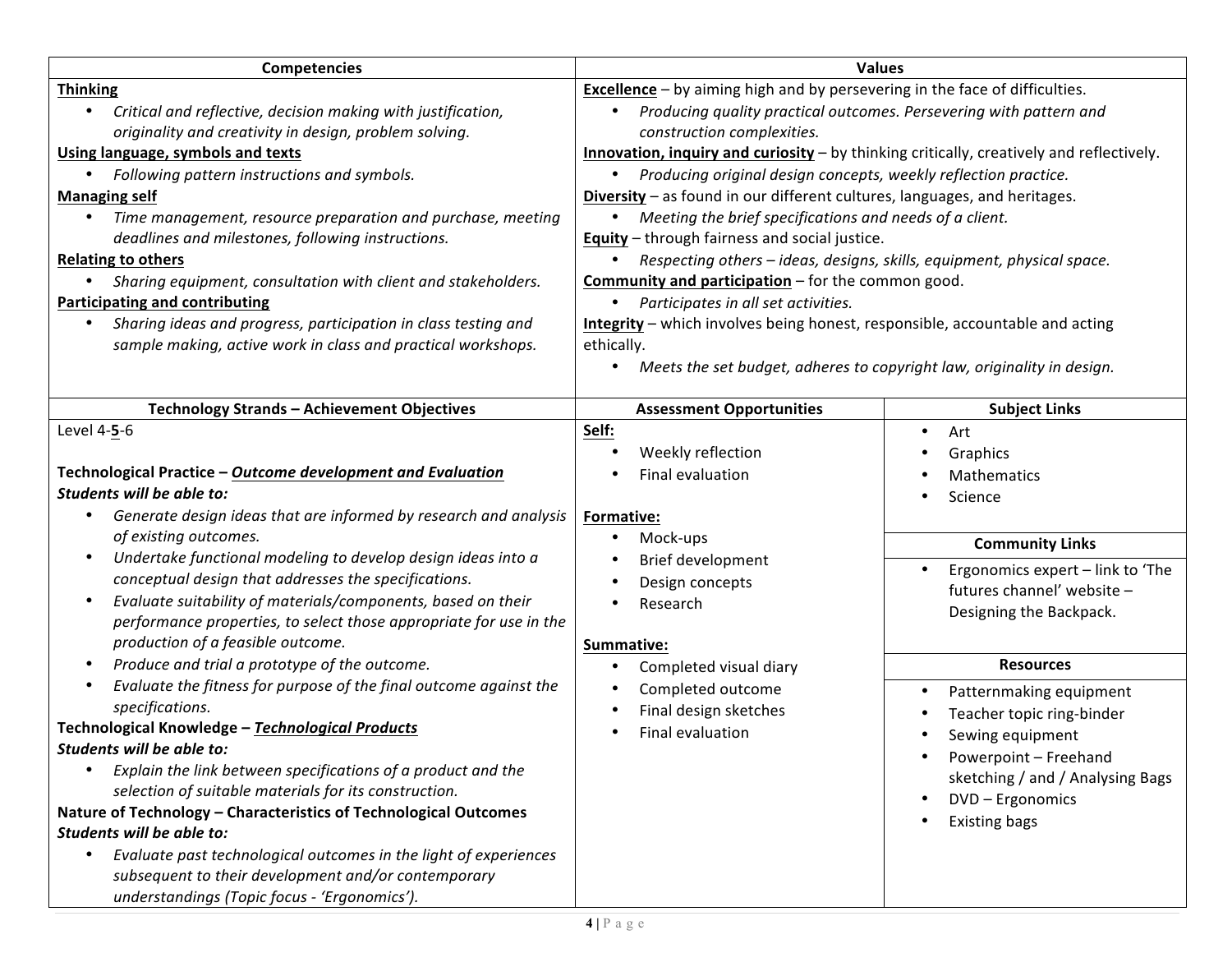#### LEARNING ACTIVITIES

# **Learning Activities overview:**

#### **Initial Research Activities:**

- Research Bags, uses, features, function. What is important in a successful bag outcome?
- Examine existing solutions.
- Opinions from others.
- www.thefutureschannel.com 'Designing the backpack'.
- Ergonomics Watch DVD. Identify ergonomic factors for designing a bag.
- Materials examination. Identifying appropriate fabric properties and environmental factors for designing a bag.

#### **Brief Development Activities:**

- Context and client brainstorming.
- Client and stakeholder interviews.
- Define client functional use attributes / specifications.
- Identify environmental considerations for bag intended use.
- Investigate and select materials / confirm with client fabric properties for functional intended use.
- Initial brief.
- Revise brief throughout development of bag.

#### **Freehand Sketching Introduction Activities:**

- Teach students basic three dimensional techniques: eg: Oblique, isometric, planometric, perspective, proportional, shading, tonal rendering.
- Practice freehand drawing sketches and using media for rendering.
- Apply techniques to conceptual design work for bag.

#### **Prototype and Functional Modeling Development Activities:**

- Concept sketches, development sketches. Select design. Client approval.
- Teach patternmaking techniques.
- Pattern development, mock-ups, client ergonomics testing, final pattern.
- Trialling and selecting materials / techniques: eg: Teacher demonstration then student testing on own materials: Presser feet, machine settings, needle size, stitch length, Dacron, interfacing, strengthening techniques and layers, plastic protection layers, iron temperature, embellishment samples. Test results and conclusions. Apply conclusions to bag development construction.
- Teach zip pocket technique. Students make sample.
- Plan own construction sequence discuss with teacher.
- $\bullet$  Construction of bag.
- Client and stakeholder consultation throughout whole process.

#### **Functional Testing of Prototype Activities:**

- Test bag on client in intended environment.
- Include stakeholder consultation.
- Provide evidence photos.
- Complete final evaluation against brief specifications. Note potential areas for improvement. Refer to client and stakeholder comments on bag functionality, areas for improvement.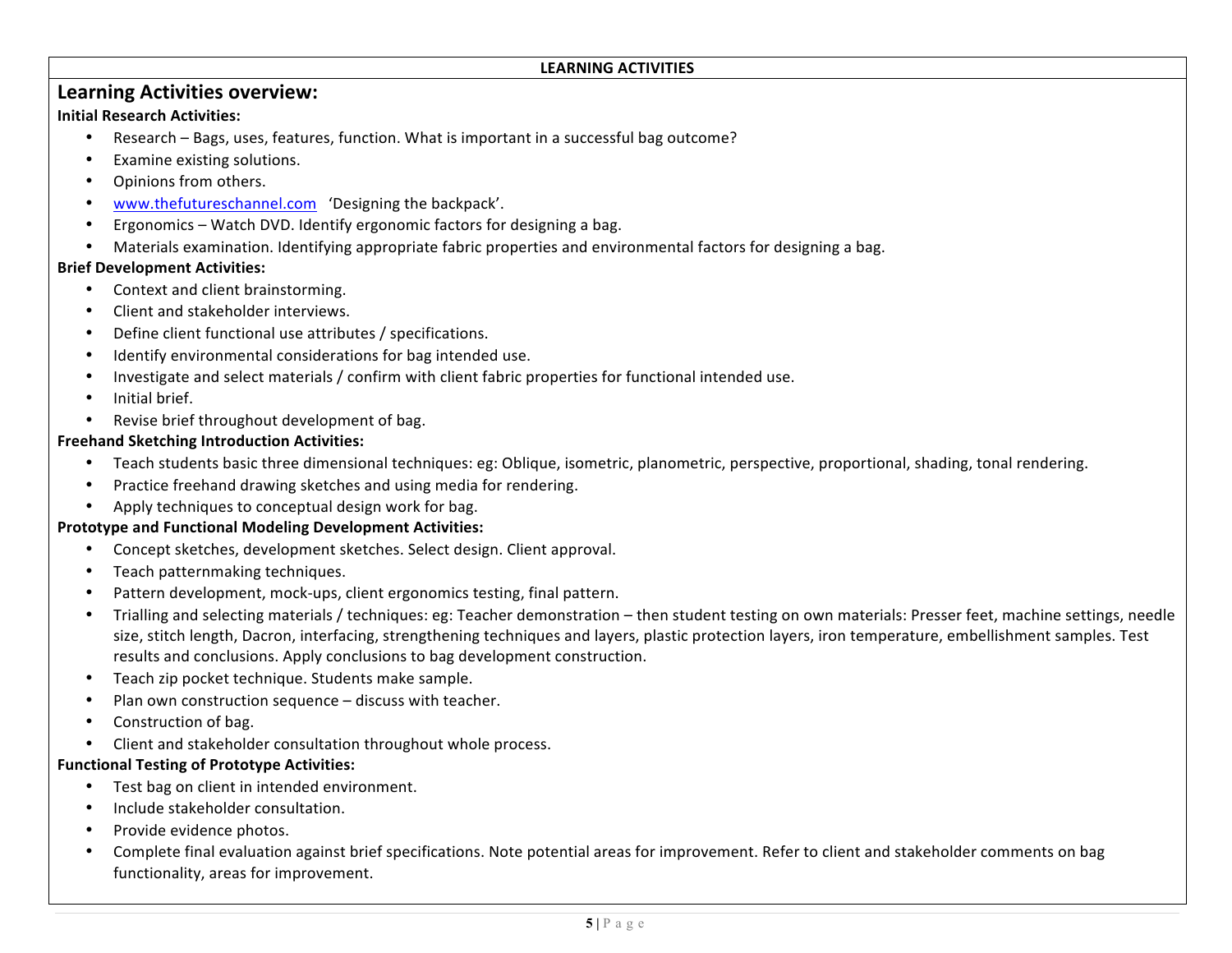#### Unit Objectives / Learning outcomes – students will:

- Use design ideas informed through investigation of an influential designer / and / existing outcomes analysis to develop a garment for a self-identified client.
- Consult with a selected client and identified relevant stakeholders throughout the whole project.
- Select and use resources through informed testing, trialing and evaluation.
- Create own pattern or adapt / modify an existing commercial pattern to meet client brief design specifications.
- Continue to develop skills in freehand sketching.
- Develop a brief and specifications for a specific client.
- Utilize a range of planning techniques to help manage time and resources.
- Undertake a range of self-reflection practices.
- Develop practical skills competency Y11 practical skills / basic procedures and developing skills in construction techniques and processes.
- Carry out various functional modeling processes as appropriate to the conceptual outcome.
- Follow a pattern construction sequence or adapt or create own sequence in discussion with teacher.
- Produce a self-constructed final conceptual outcome.
- Evaluate the outcome in consultation with the client and provide photographic evidence.
- Carry out a comprehensive evaluation process.

#### **Assessment#Standards**

- AS91046 (1.3) V1 Use design ideas to produce a conceptual design for an outcome to address a brief 6 credits Level 1: Internal
- AS91063 (1.30) V1 Produce freehand sketches that communicate design ideas 3 credits Level 1: External

| <b>Competencies</b>                                                                                              | <b>Values</b>                                                                                                   |  |  |
|------------------------------------------------------------------------------------------------------------------|-----------------------------------------------------------------------------------------------------------------|--|--|
| <b>Thinking</b>                                                                                                  | <b>Excellence</b> - by aiming high and by persevering in the face of difficulties.                              |  |  |
| Critical and reflective, decision making with justification,                                                     | Producing quality practical outcomes. Persevering with pattern and                                              |  |  |
| originality and creativity in design, problem solving.                                                           | construction complexities.                                                                                      |  |  |
| Using language, symbols and texts                                                                                | Innovation, inquiry and curiosity - by thinking critically, creatively and reflectively.                        |  |  |
| Following commercial pattern instructions and symbols.                                                           | Producing original design concepts, weekly reflection practice.                                                 |  |  |
| <b>Managing self</b>                                                                                             | Diversity – as found in our different cultures, languages, and heritages.                                       |  |  |
| Time management, resource preparation and purchase, meeting<br>deadlines and milestones, following instructions. | Meeting the brief specifications and needs of a client. Describing connections<br>with an influential designer. |  |  |
| <b>Relating to others</b>                                                                                        | <b>Equity</b> - through fairness and social justice.                                                            |  |  |
| Sharing equipment, consultation with client and stakeholders.                                                    | Respecting others - ideas, designs, skills, equipment, physical space.                                          |  |  |
| Participating and contributing                                                                                   | Community and participation - for the common good.                                                              |  |  |
| Sharing ideas and progress, participation in class testing and                                                   | Participates in all set activities.                                                                             |  |  |
| sample making, active work in class and practical workshops.                                                     | Integrity – which involves being honest, responsible, accountable and acting                                    |  |  |
|                                                                                                                  | ethically.                                                                                                      |  |  |
|                                                                                                                  | Meets the set budget, adheres to copyright law, originality in design.                                          |  |  |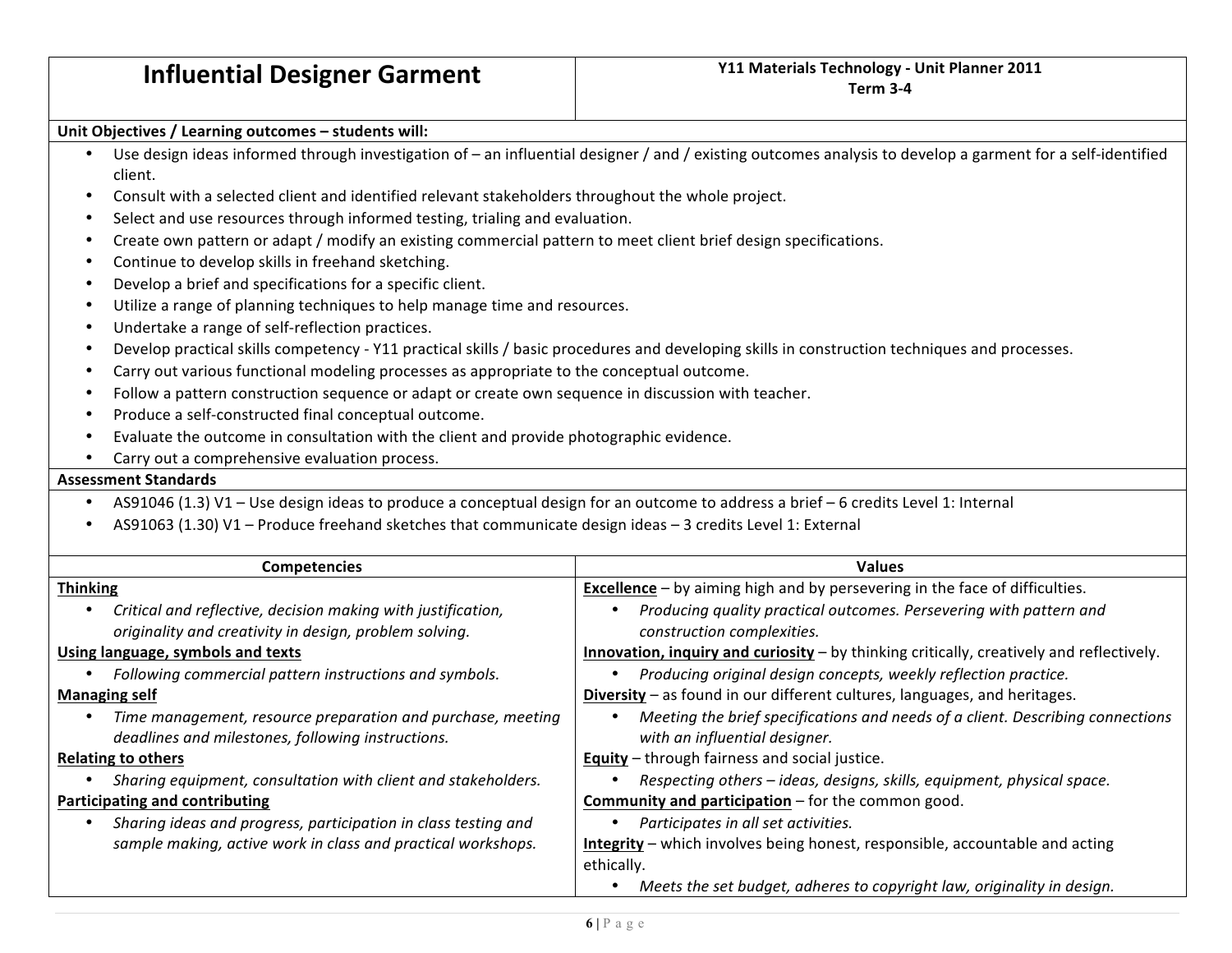| Technology Strands - Achievement Objectives                                                                                                                                                                                                                                                                                                                                                                                                                                                              | <b>Assessment Opportunities</b>                                                                                                                                         | <b>Subject Links</b>                                                                                                                                                                                                                                                                                                                                                                       |
|----------------------------------------------------------------------------------------------------------------------------------------------------------------------------------------------------------------------------------------------------------------------------------------------------------------------------------------------------------------------------------------------------------------------------------------------------------------------------------------------------------|-------------------------------------------------------------------------------------------------------------------------------------------------------------------------|--------------------------------------------------------------------------------------------------------------------------------------------------------------------------------------------------------------------------------------------------------------------------------------------------------------------------------------------------------------------------------------------|
| Level 4-5-6<br>Technological Practice - Outcome development and Evaluation<br>Students will be able to:<br>Generate design ideas that are informed by research and analysis<br>of existing outcomes.<br>Undertake functional modeling to develop design ideas into a<br>$\bullet$<br>conceptual design that addresses the specifications.<br>Evaluate suitability of materials/components, based on their<br>performance properties, to select those appropriate for use in the                          | Self:<br>Weekly reflection<br>Final evaluation<br><b>Formative:</b><br>Mock-ups - functional modelling<br>$\bullet$<br>Brief development<br>Design concepts<br>Research | Art<br>$\bullet$<br>Graphics<br><b>Mathematics</b><br>Science<br>History                                                                                                                                                                                                                                                                                                                   |
| production of a feasible outcome.<br>Produce and trial a prototype of the outcome.<br>$\bullet$<br>Evaluate the fitness for purpose of the final outcome against the<br>specifications.                                                                                                                                                                                                                                                                                                                  | Summative:<br>Completed visual diary<br>$\bullet$<br>Completed outcome<br>Final design sketches<br>$\bullet$<br>Final evaluation<br>$\bullet$                           | <b>Community Links</b><br>Influential designer - potential<br>visit to a local designer to look at<br>their practice.                                                                                                                                                                                                                                                                      |
| Technological Practice - Brief development<br>Students will be able to:<br>Communicate specifications that allow an outcome to be<br>evaluated as fit for purpose.<br>Technological Knowledge - Technological Modelling<br>Students will be able to:<br>Explain how evidence gained from functional modeling was used<br>to justify design decisions.<br>Explain how evidence gained from prototyping was used to<br>justify outcome evaluation as fit for purpose or in need of further<br>development. |                                                                                                                                                                         | <b>Resources</b><br>Pattern-making equipment<br>Teacher topic ring-binder<br>Sewing equipment<br>Display images - fashion<br>illustration and looking at<br>elements of design in 'influential<br>designer' work.<br>List of influential fashion<br>designers and helpful websites,<br>book resources for students to<br>access.<br>Commercial patterns and<br>handouts on pattern symbols |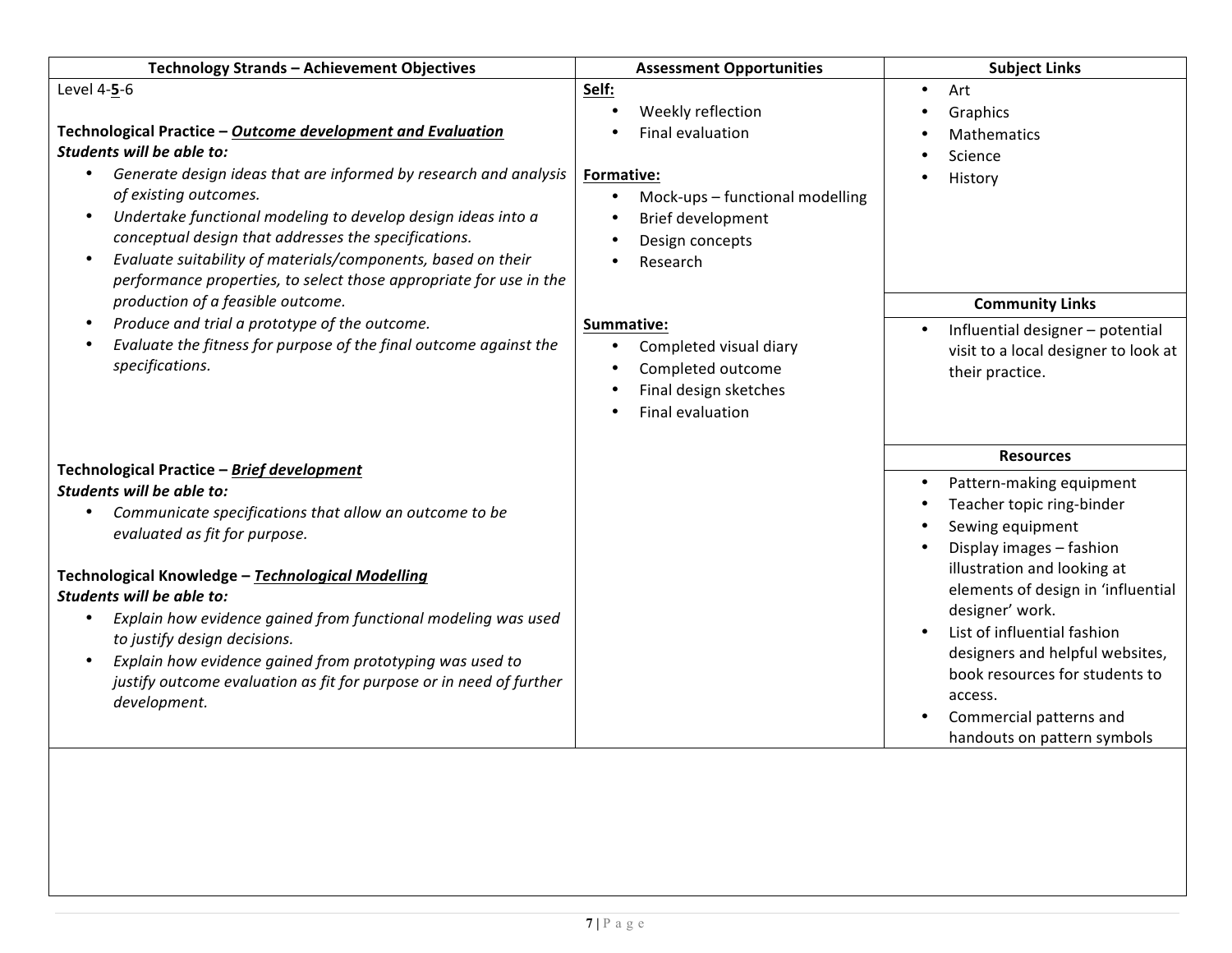#### LEARNING ACTIVITIES

# **Learning Activities overview:**

#### **Initial Research Activities:**

- Class context / setting discussion. Suitable garments, skills complexity, time management for second half year topic, topic constraints.
- Elements of design. Looking at influential designers how to identify design features / elements and use these ideas in your own work. Teacher resources – fashion designer sketches / connecting images from magazines etc.
- Examine work from previous year students.

#### **Brief Development Activities:**

- Context and client brainstorming.
- Client and stakeholder interviews.
- Define client functional use attributes / specifications / identified preferred influential designer.
- Identify environmental considerations for garment intended use.
- Investigate and select materials / confirm with client fabric properties for functional intended use.
- Examine existing solutions of garment type client requires. Analyse.
- Investigate Influential designer. Examine existing solutions. Identify elements of design. Analyse, discuss and select design elements with client.
- Initial brief.
- Revise brief throughout development of garment.

#### **Freehand Sketching Activities:**

- Teach students how to create own tracing figures.
- Sequential views / angles to tell a story.
- Practice freehand drawing fashion sketches and using media for rendering.
- Apply techniques to conceptual design work for garment.

#### **Conceptual#design and#Functional#Modeling#Development Activities:**

- Concept sketches, development sketches. Include influential designer design element. Select design. Client approval.
- Review commercial patterns. Identifying sizes, pattern pieces, construction information....
- Pattern development adapting a commercial pattern or making own pattern.
- Produce required mock-ups / part or whole as required in cheap calico / like materials.
- Trialling and selecting materials / techniques: eg: Teacher demonstration then student testing on own materials: Presser feet, machine settings, needle size, stitch length, interfacing, iron temperature, embellishment samples, washing tests, abrasion resistance, wrinkle resistance, dimensional stability……. Test results and conclusions. Apply conclusions to produce a care label for construction and maintenance of garment.
- Teach zip / buttonhole technique. Students make sample.
- Follow commercial pattern instructions / modify sequence / or make own sequence in discussion with teacher.
- Construction of garment.
- Client and stakeholder consultation throughout whole process.